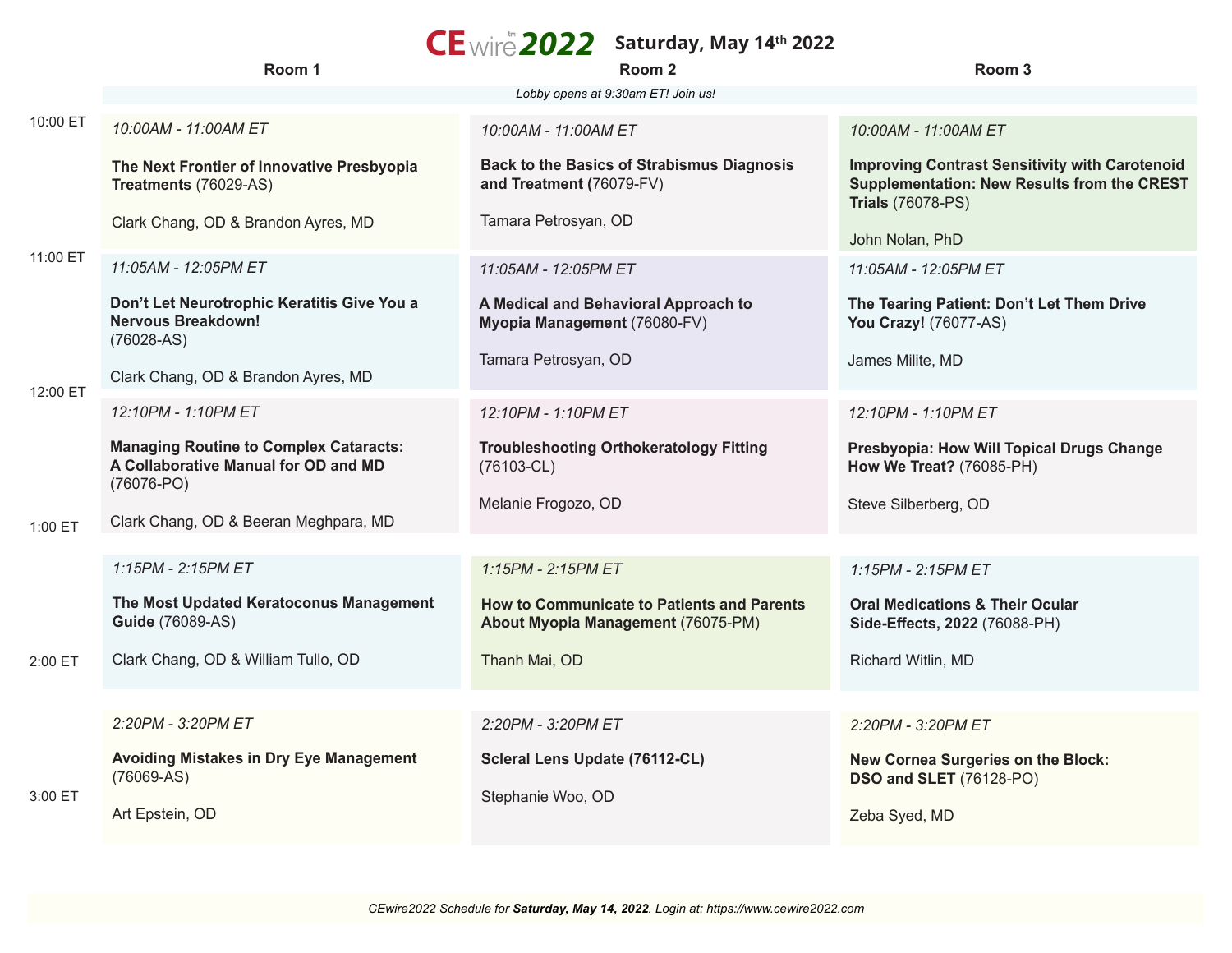## $CE$  wire 2022 Saturday, May 14<sup>th</sup> 2022

|                    | Room 1                                                                                                                                                                                                                   | Room <sub>2</sub>                                                                                                                      | Room 3                                                                                                                                                                                                   |  |
|--------------------|--------------------------------------------------------------------------------------------------------------------------------------------------------------------------------------------------------------------------|----------------------------------------------------------------------------------------------------------------------------------------|----------------------------------------------------------------------------------------------------------------------------------------------------------------------------------------------------------|--|
| 3:00 ET            | Want to take a break? Join us in The LOBBY for Live Interviews with CEwire speakers and vendors.<br>Come in & interact with other attendees, and watch vendor demos! :-)                                                 |                                                                                                                                        |                                                                                                                                                                                                          |  |
| 4:00 ET            | $3:25PM - 4:25PM ET$<br>Drop Less Do More: Dry Eye Therapeutics<br><b>Beyond Artificial Tears (76070-AS)</b><br>Jaime Falco, OD                                                                                          | 3:25PM - 4:25PM ET<br><b>What Pediatricians Know About</b><br>Eye Disease (76031-GO)<br>Scott Barnett, MD                              | 3:25PM - 4:25PM ET<br><b>Diagnostic Benefit Beyond OCT: Cone</b><br><b>Contrast Testing (76452-TD)</b><br>Pinakin Davey, OD                                                                              |  |
| 5:00 ET<br>6:00 ET | 4:30PM - 5:30PM ET<br>Anterior Segment as the Window to<br><b>Systemic Conditions (76062-AS)</b><br>Mile Brujic, OD<br>5:35PM - 6:35PM ET<br><b>COVID-19: Anterior and Posterior Segment</b><br>Ramifications (76063-SD) | 4:30PM - 6:30PM ET<br>Lights, Camera, Action! Embracing your New<br><b>Role in Ocular Telehealth</b><br>$(76095-GO)$<br>Mike Brown, OD | 4:30PM - 5:30PM ET<br><b>Carotenoids and its Benefits: More than Meets</b><br>the Eyes (76453-TD)<br>Pinakin Davey, OD<br>5:35PM - 6:35PM ET<br>Seeing Red: How to Manage Ocular Rosacea<br>$(76073-AS)$ |  |
| 7:00 ET            | Ben Casella, OD<br>6:40PM - 8:40PM ET<br><b>Cannabis, Sensory Systems and</b><br>Neurodegenerative Processes (76139-NO)                                                                                                  | 6:40PM - 8:40PM ET<br><b>Oral Medications in Anterior Segment Disease</b><br>$(76107 - PH)$                                            | Cory Lappin, OD<br>6:40PM - 7:40PM ET<br><b>New Developments in Glaucoma Therapy</b><br>$(76064 - GL)$                                                                                                   |  |
|                    | Denise Valenti, OD                                                                                                                                                                                                       | Steve Sorkin, OD                                                                                                                       | Murray Fingeret & Michael Chaglasian                                                                                                                                                                     |  |
| 8:00 ET            |                                                                                                                                                                                                                          |                                                                                                                                        | 7:45PM - 8:45PM ET<br><b>Starting Glaucoma Therapy</b><br>$(76065 - GL)$<br>Murray Fingeret & Michael Chaglasian                                                                                         |  |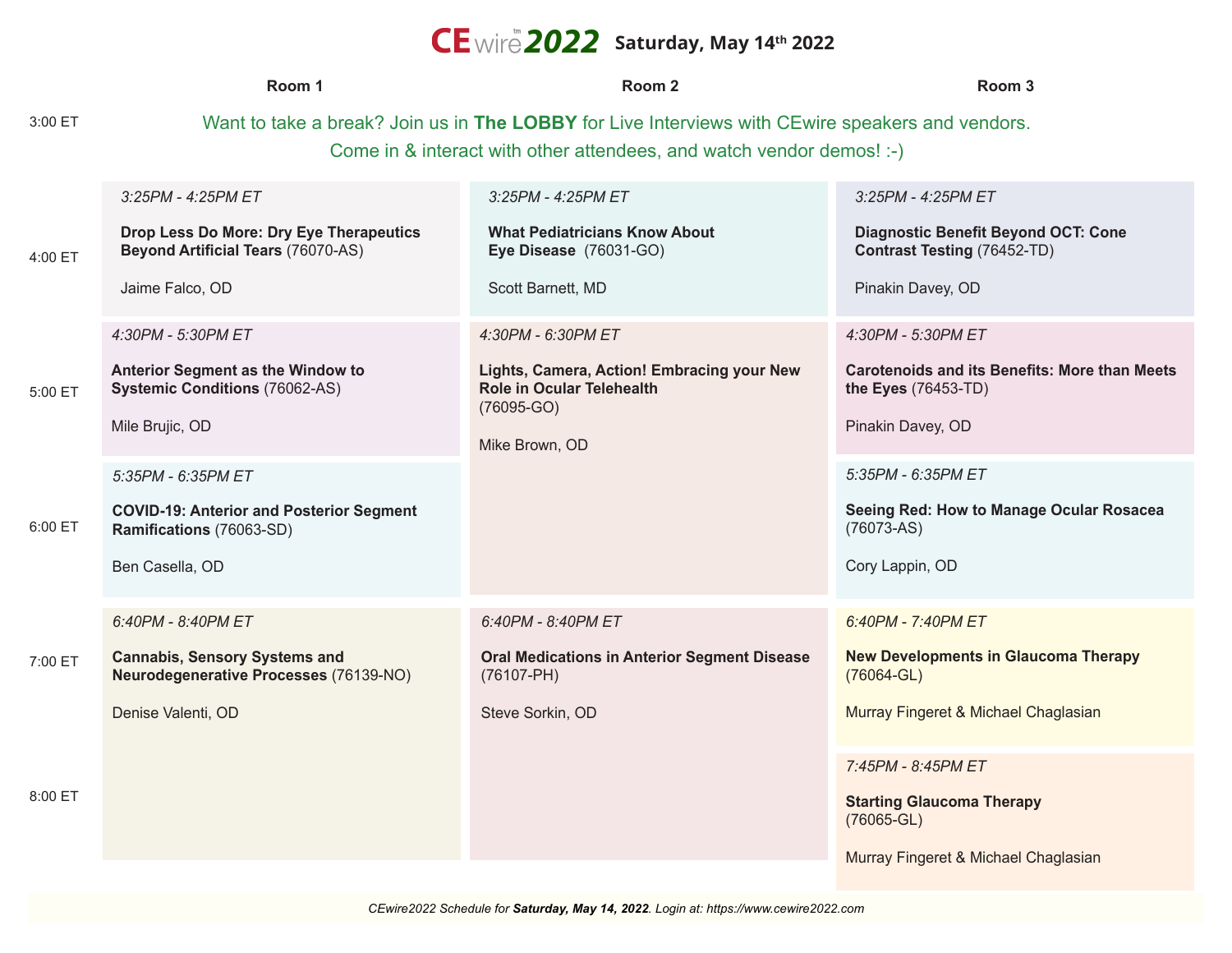## $CE$  wire 2022 Sunday, May 15<sup>th</sup> 2022

|          | Room 1                                                              | - , , , ,<br>Room 2                                                                                                        | Room 3                                                                         |
|----------|---------------------------------------------------------------------|----------------------------------------------------------------------------------------------------------------------------|--------------------------------------------------------------------------------|
|          |                                                                     | Lobby opens at 9:30am ET! Join us!                                                                                         |                                                                                |
| 10:00 ET | 10:00AM - 11:00AM ET                                                | 10:00AM - 11:00AM ET                                                                                                       | 10:00AM - 11:00AM ET                                                           |
|          | <b>Corneal Dystrophy: A Primer for Primary Care</b><br>$(76083-AS)$ | Human Trafficking: What ODs Need to Know<br>in 2022 (76123-PB)                                                             | <b>Effective Management of the Angle Closure</b><br><b>Spectrum</b> (76074-GL) |
| 11:00 ET | Susan Resnick, OD                                                   | Lillian Kalaczinski, OD                                                                                                    | Richard Madonna, OD                                                            |
|          | 11:05AM - 1:05PM ET                                                 | 11:05AM - 12:05PM ET                                                                                                       | 11:05AM - 12:05PM ET                                                           |
|          | What the \$#!@ Is THAT, and What Do I Do?<br>$(76028-AS)$           | Vision Beyond 20/20: Aberrometry and<br><b>Correction of High-Order Aberrations with</b>                                   | What IS a Diabetic Eye Exam? (76092-Sd)                                        |
| 12:00 ET | Mark Friedberg, MD                                                  | Novel Contact Lens Technologies (76067-GO)                                                                                 | Craig Thomas, OD                                                               |
|          |                                                                     | S. Barry Eiden, OD                                                                                                         |                                                                                |
|          |                                                                     | 12:10PM - 1:10PM ET                                                                                                        | 12:10PM - 1:10PM ET                                                            |
|          |                                                                     | Keratoconus: A Comprehensive Management<br><b>Approach from Early Diagnosis Through</b>                                    | Is there a Dry Eye in the House? (76093-AS)                                    |
|          |                                                                     | Treatment (76103-CL)                                                                                                       | Craig Thomas, OD                                                               |
| 1:00 ET  |                                                                     | S. Barry Eiden, OD                                                                                                         |                                                                                |
|          | 1:10PM - 3:10PM ET                                                  | $1:15PM - 2:15PM ET$                                                                                                       | 1:15PM - 2:15PM ET                                                             |
|          | Genetics in Eye Care: Confirm. Plan. Treat.<br>$(76030-SD)$         | When 20/20 Isn't Enough: Cases where Patients<br>Have 20/20 Vision, but there is Still Pathology                           | <b>Deconstructing Progressive Addition Lenses</b><br>$(76086-GO)$              |
| 2:00 ET  | Melissa Barnett, OD & John Gelles, OD                               | $(76091 - AS)$<br>Thuy-Lan Nguyen, OD                                                                                      | Michelle Hoff, OD & Isabel Kazemi, OD                                          |
|          |                                                                     | 2:20PM - 3:20PM ET                                                                                                         | 2:20PM - 3:20PM ET                                                             |
|          |                                                                     | Specialty Lenses for Kids: Pediatric Aphakia,<br>Ortho-K, Peds Keratoconus, Occlusive Contacts<br>for Amblyopia (76090-CL) | Demystifying Near Task Specific Lenses for<br>Today's Work (76087-GO)          |
| 3:00 ET  |                                                                     | Thuy-Lan Nguyen, OD                                                                                                        | Michelle Hoff, OD & Isabel Kazemi, OD                                          |